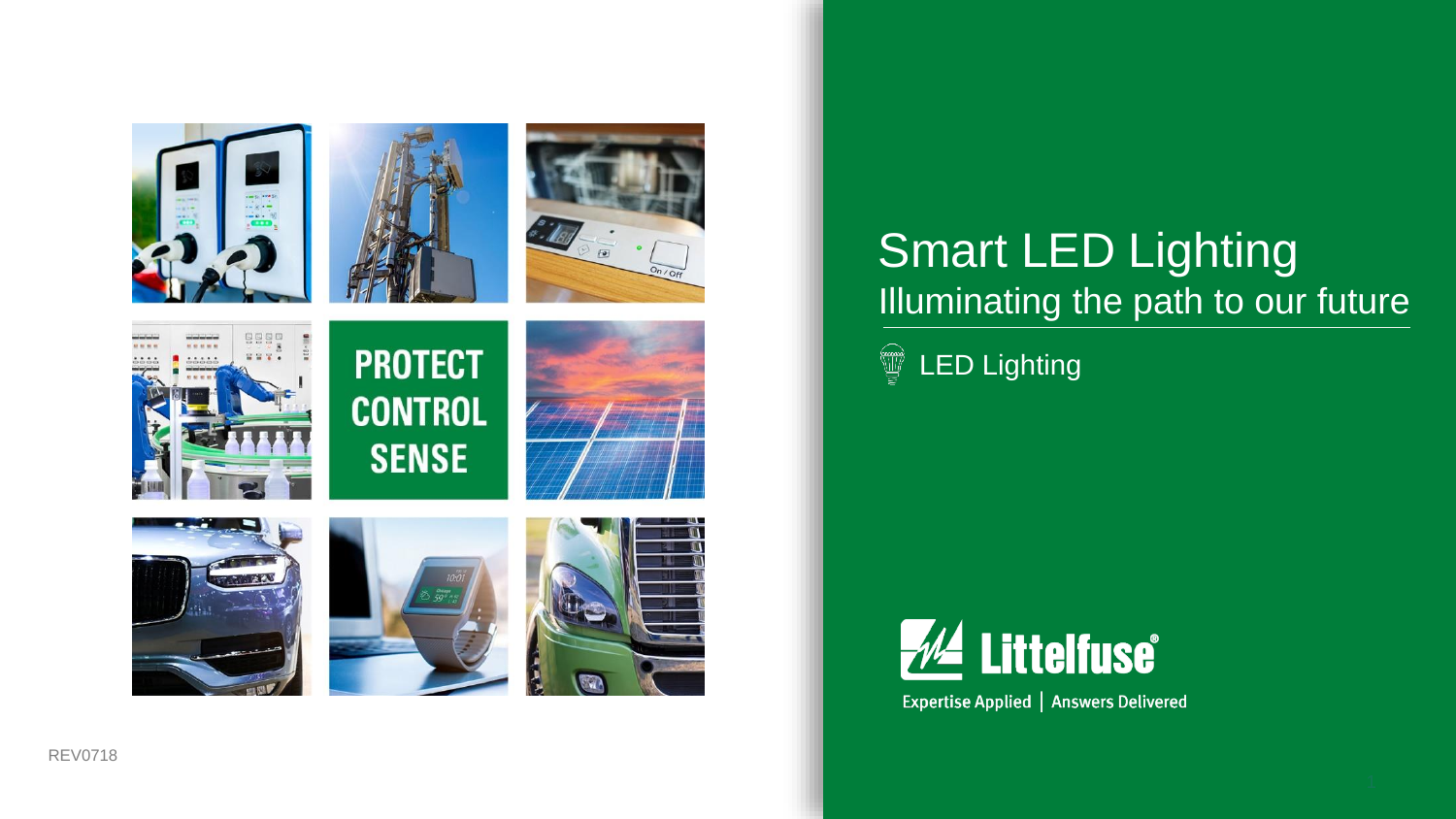## **Smart LED lighting market**



### **Market data and drivers**

- Integral component of smart cities and buildings
- Includes many types of features: dimming, color tuning, occupancy sensing, communications, and more
- Increasing adoption globally, led by USA, UK, and China
- Intelligent controls are being used in commercial, residential, outdoor, indoor farming, and industrial lighting

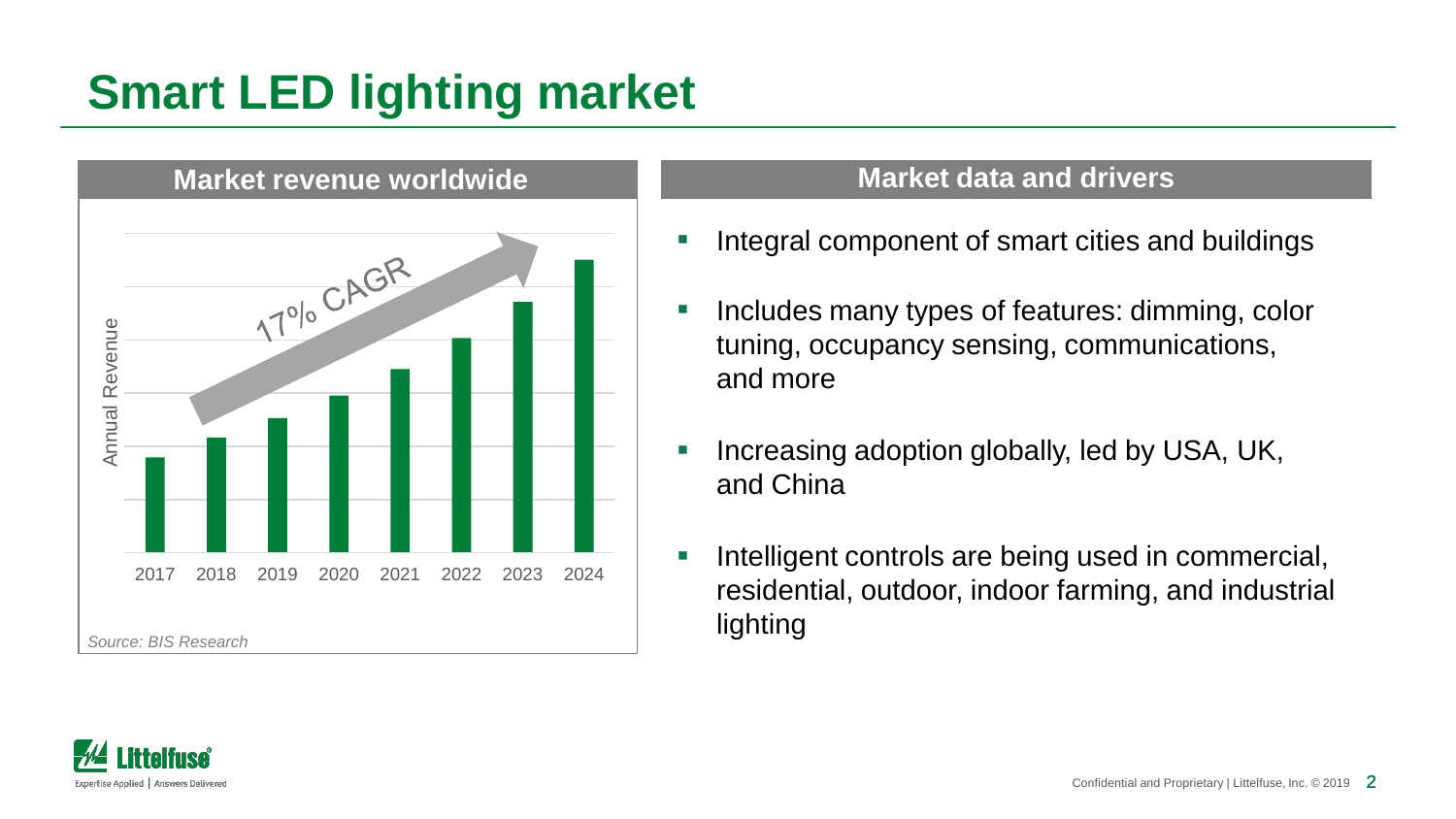### **Various lighting applications now include smart features**



 $-\sqrt{4}$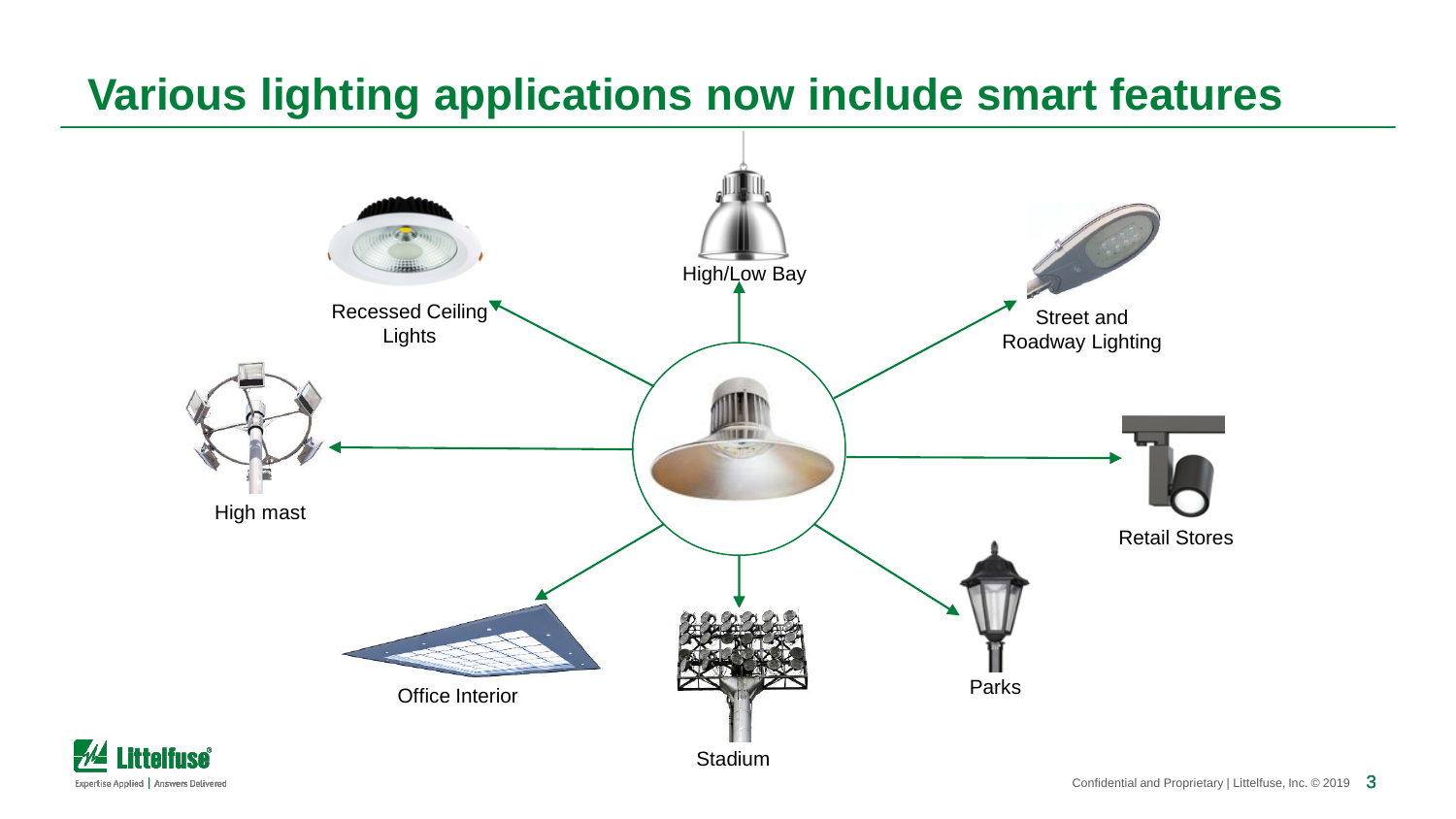## **Industrial and commercial luminaires**





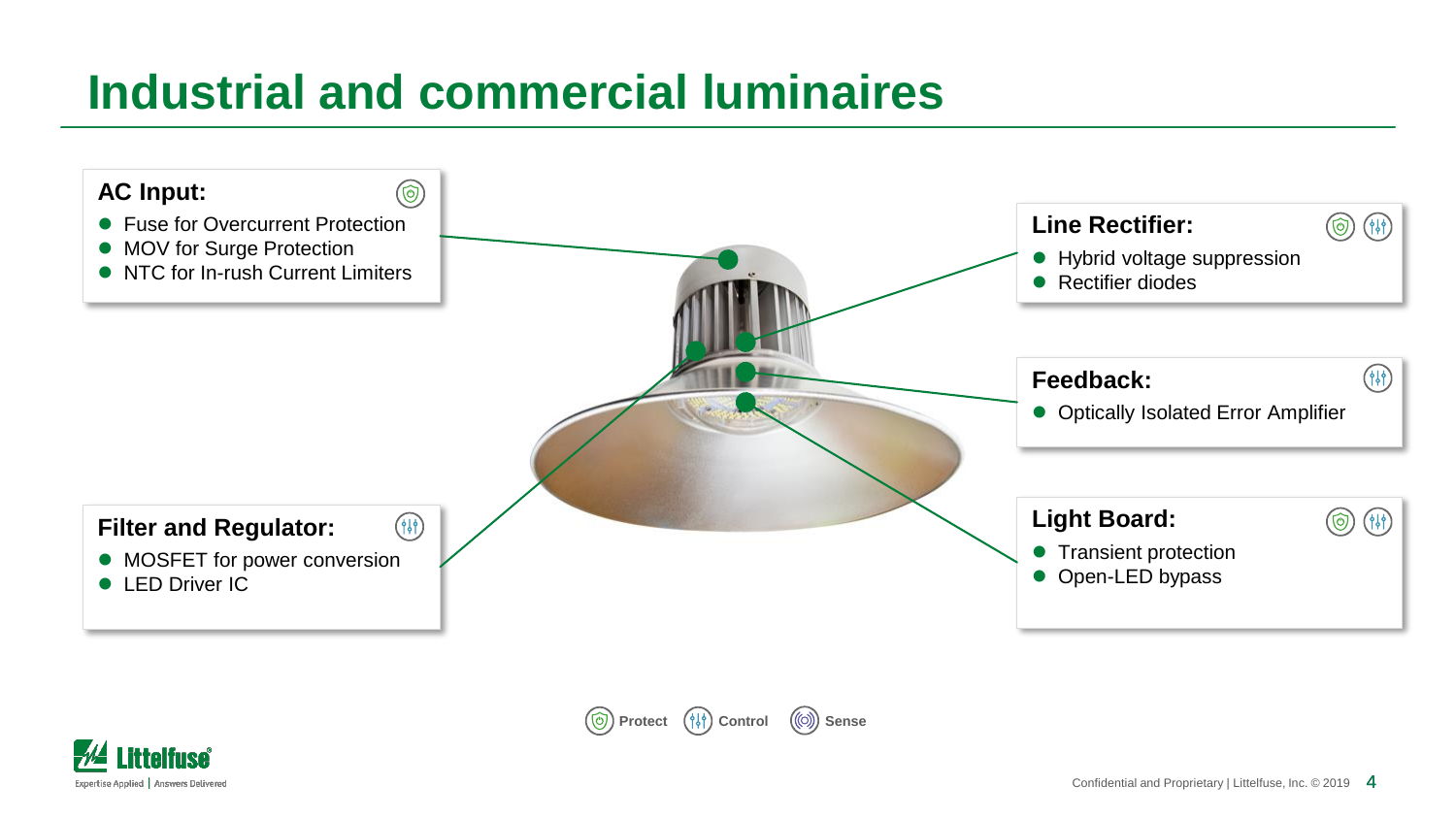### **Industrial and commercial luminaire block diagram**



|                | <b>Technology</b>            | <b>Product Series</b>                  |  |
|----------------|------------------------------|----------------------------------------|--|
|                | Fuse <sup>1</sup>            | 209, 392, 383, or 476                  |  |
| 1              | <b>MOV</b>                   | <b>UltraMOV</b>                        |  |
|                | <b>NTC</b>                   | <u>ST</u>                              |  |
| $\overline{2}$ | SIDACtor + MOV <sup>II</sup> | P3500SCLRP and LA                      |  |
|                | Rectifier diodes             | <b>Schottky Gen<sup>2</sup> Diodes</b> |  |
|                | <b>LED Driver</b>            | <b>IX9908</b>                          |  |
| 3              | <b>MOSFET</b>                | <b>N-Channel Ultra Junction</b>        |  |
| 4              | <b>TVS Diode</b>             | <b>SMBJ, 1.5KE</b>                     |  |
|                | <b>LED Protectors</b>        | PLED                                   |  |
| 5              | Linear Error Amplifier       | <b>LIA130</b>                          |  |

#### **Table Notes:**

- I. Many different fuse options available based on current, voltage, mounting method, and surge withstand required
- II. For protection in more harsh environments and when enhanced reliability is critical

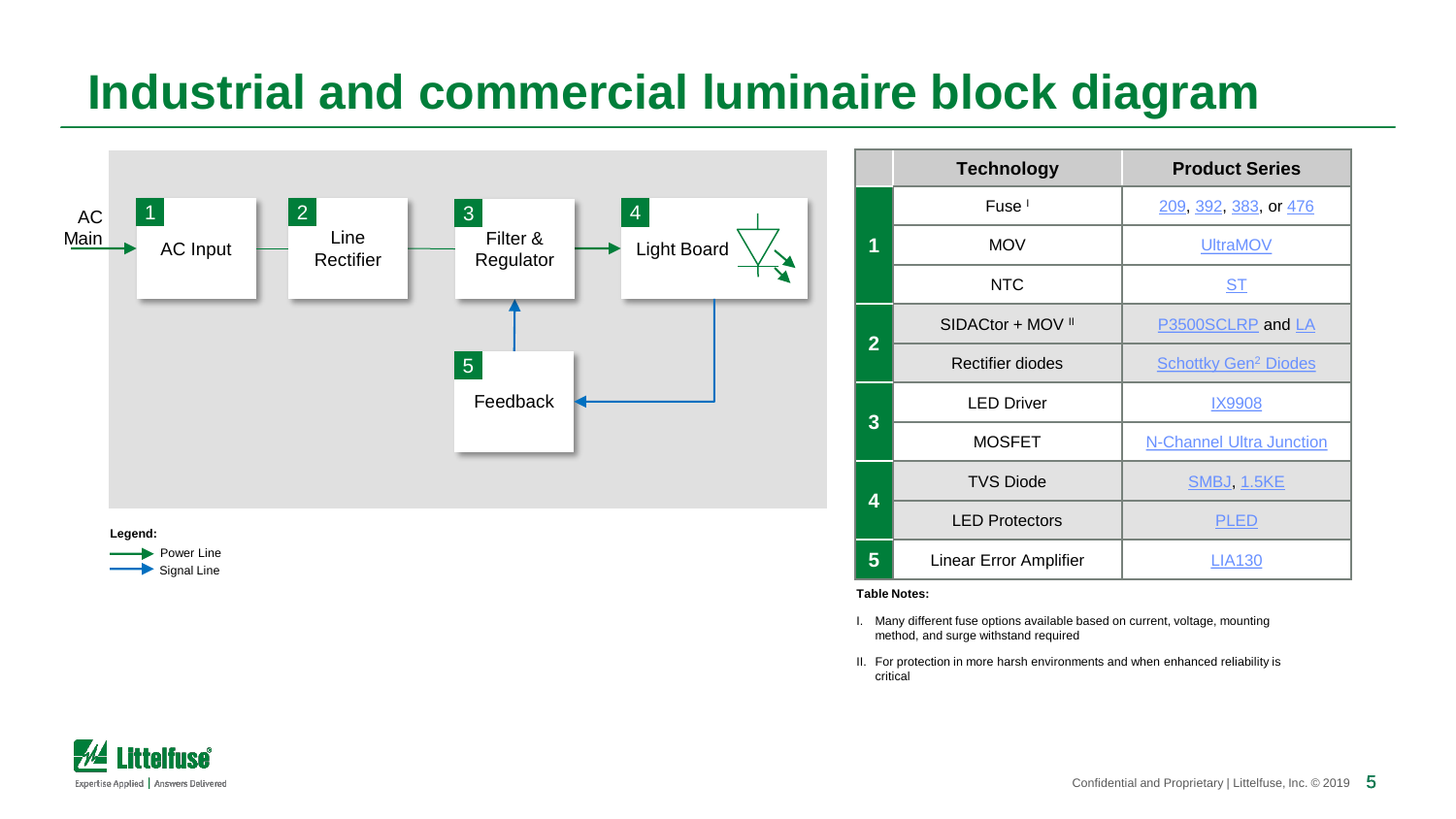## **Industrial and commercial luminaire solution details**

|                | <b>Technology</b>            | <b>Function in Application</b>                  | <b>Product Series</b>                  | <b>Benefits</b>                                      | <b>Features</b>                                        |
|----------------|------------------------------|-------------------------------------------------|----------------------------------------|------------------------------------------------------|--------------------------------------------------------|
|                | Fuse <sup>1</sup>            | Overcurrent protection                          | 209, 392, 383, or 476                  | Avoid nuisance tripping<br>Multiple mounting options | Up to 300 Vac<br>High <sup>2</sup> t rating            |
|                | <b>MOV</b>                   | Primary surge protection                        | <b>UltraMOV</b>                        | Pass appropriate surge level<br>testing              | Up to 10 kA Imax<br>Up to 125°C operating temp         |
|                | <b>NTC</b>                   | In-rush current limitation                      | <b>ST</b>                              | Enhanced system reliability                          | Radial leaded<br>Up to 13A max steady state<br>current |
| $\overline{2}$ | SIDACtor + MOV <sup>II</sup> | Transient voltage suppression                   | P3500SCLRP and LA                      | Enhanced system reliability                          | Low Peak let-thru voltage                              |
|                | Rectifier diodes             | Converting AC to DC                             | <b>Schottky Gen<sup>2</sup> Diodes</b> | Efficient energy conversion                          | $I_{FAV}$ 10 to 300A                                   |
| 3              | <b>LED Driver</b>            | Constant current driver with<br>dimming and PFC | <b>IX9908</b>                          | Energy efficient<br>Built in power factor correction | Up to 600V operating<br>> 90% efficiency               |
|                | <b>MOSFET</b>                | Power conversion                                | N-Channel Ultra Junction               | High power density                                   | 400V - 1,000V Class                                    |
| 4              | <b>TVS Diode</b>             | Transient protection for LEDs                   | <b>SMBJ, 1.5KE</b>                     | Better protected light board                         | 600W or 1,500W Peak pulse<br>rating                    |
|                | <b>LED Protectors</b>        | Bypass LEDs failed-open                         | <b>PLED</b>                            | Higher % of light output when<br>LED fail-open       | 6, 9, 13, or 18V <sub>DRM</sub>                        |
| $5\phantom{1}$ | Linear Error Amplifier       | Feedback to control output<br>voltage           | <b>LIA130</b>                          | Isolated feedback system                             | 2.7V $V_{REF}$                                         |

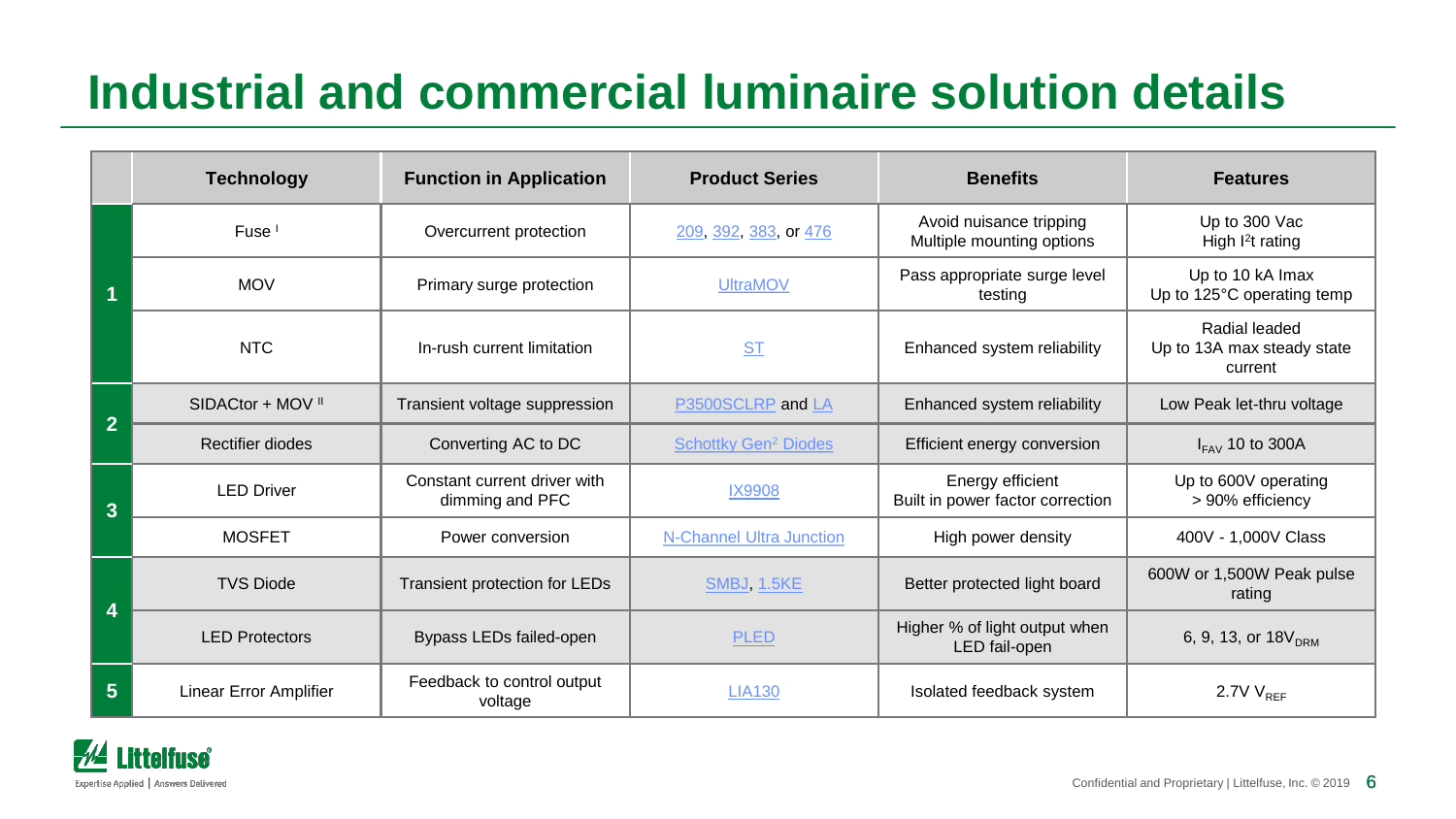



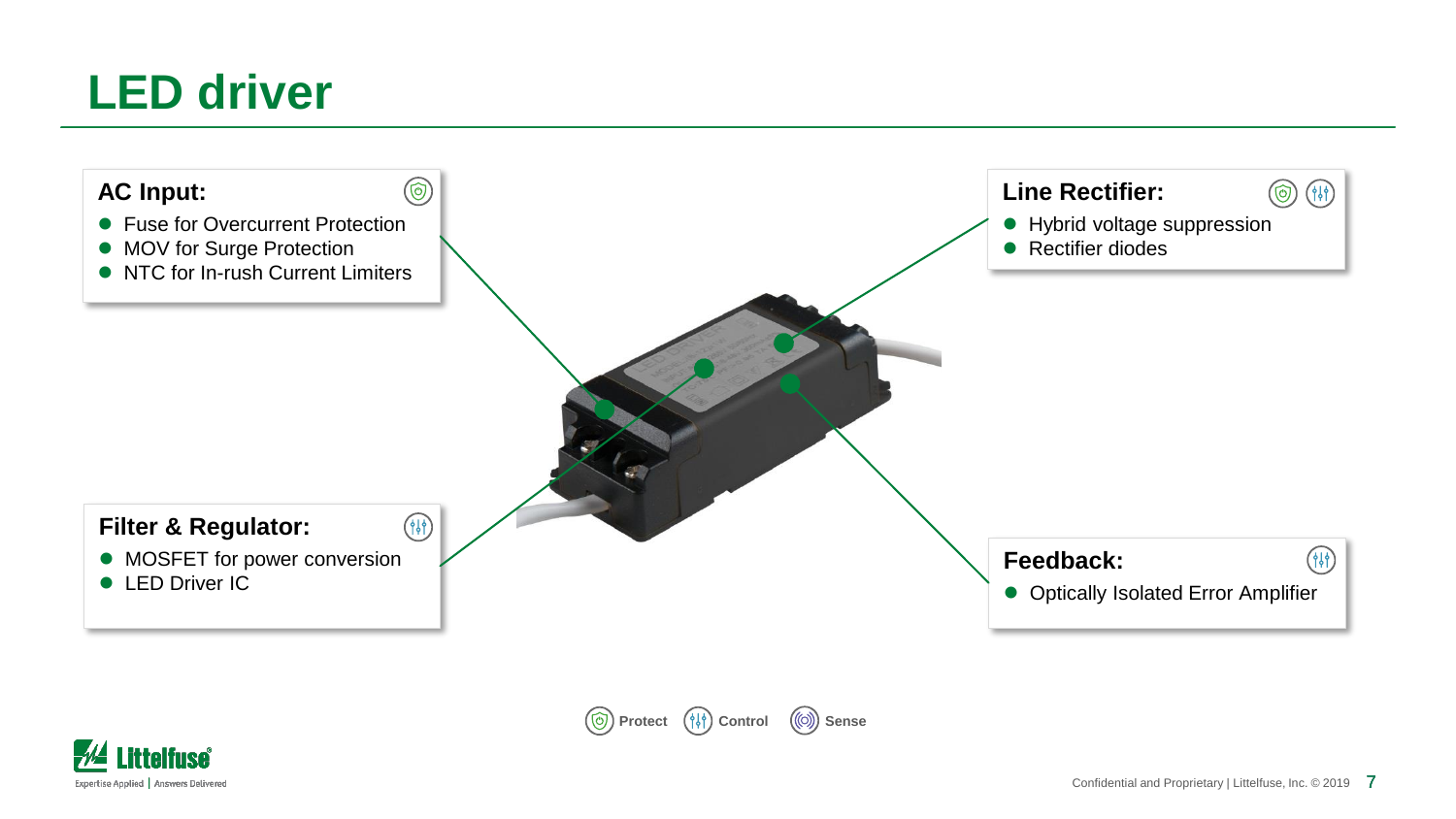## <span id="page-7-0"></span>**LED driver block diagram**





- I. Many different fuse options available based on current, voltage, mounting method, and surge withstand required
- II. For protection in more harsh environments and when enhanced reliability is critical

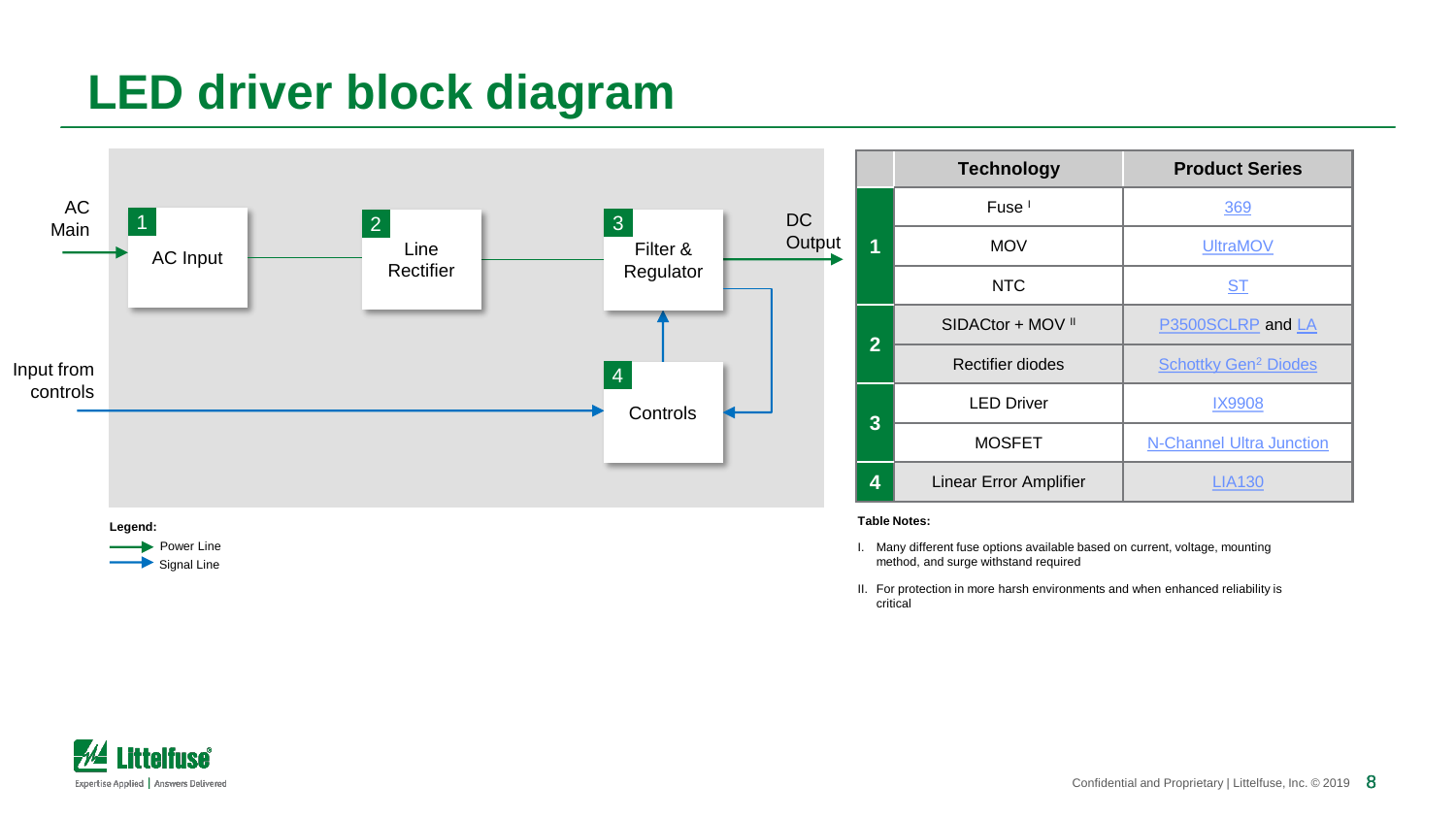## <span id="page-8-0"></span>**LED driver solution details**

|   | <b>Technology</b>            | <b>Function in Application</b>                           | <b>Product Series</b>                  | <b>Benefits</b>                                         | <b>Features</b>                                        |
|---|------------------------------|----------------------------------------------------------|----------------------------------------|---------------------------------------------------------|--------------------------------------------------------|
|   | Fuse <sup>1</sup>            | Overcurrent protection                                   | 369                                    | Avoid nuisance tripping                                 | 300 Vac<br>800mA up to 6.3A                            |
|   | <b>MOV</b>                   | Surge protection                                         | <b>UltraMOV</b>                        | Pass appropriate surge level<br>testing                 | Up to 10 kA Imax<br>Up to 125°C operating temp         |
|   | NTC                          | In-rush current limitation                               | <b>ST</b>                              | Enhanced system reliability                             | Radial leaded<br>Up to 13A max steady state<br>current |
| 2 | SIDACtor + MOV <sup>II</sup> | Transient protection of<br>sensitive components          | P3500SCLRP and LA                      | Enhanced system reliability                             | Low Peak let-thru voltage                              |
|   | <b>Rectifier diodes</b>      | Converting AC input power to<br>DC.                      | <b>Schottky Gen<sup>2</sup> Diodes</b> | Efficient energy conversion                             | $I_{FAV}$ 10 to 300A                                   |
| 3 | <b>LED Driver</b>            | Constant current driver with<br>dimming and PFC          | <b>IX9908</b>                          | Energy efficient<br>Built in power factor<br>correction | Up to 600V operating<br>> 90% efficiency               |
|   | <b>MOSFET</b>                | Power conversion                                         | N-Channel Ultra Junction               | High power density                                      | 400V - 1,000V Class                                    |
| 4 | Linear Error Amplifier       | Isolation and feedback to help<br>control output voltage | <b>LIA130</b>                          | Isolated feedback system                                | 2.7V $V_{REF}$                                         |

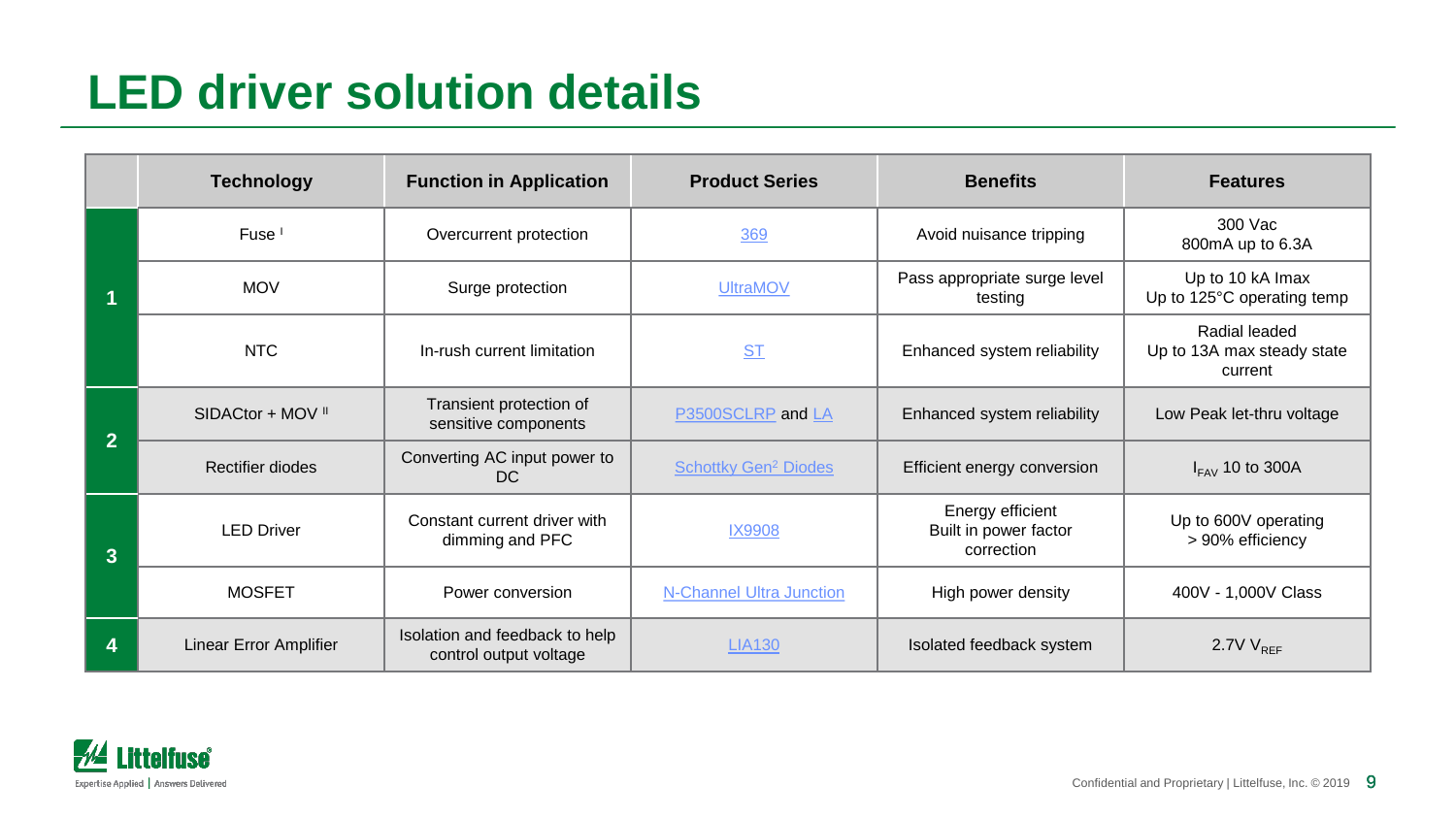## **Street and outdoor LED luminaire**





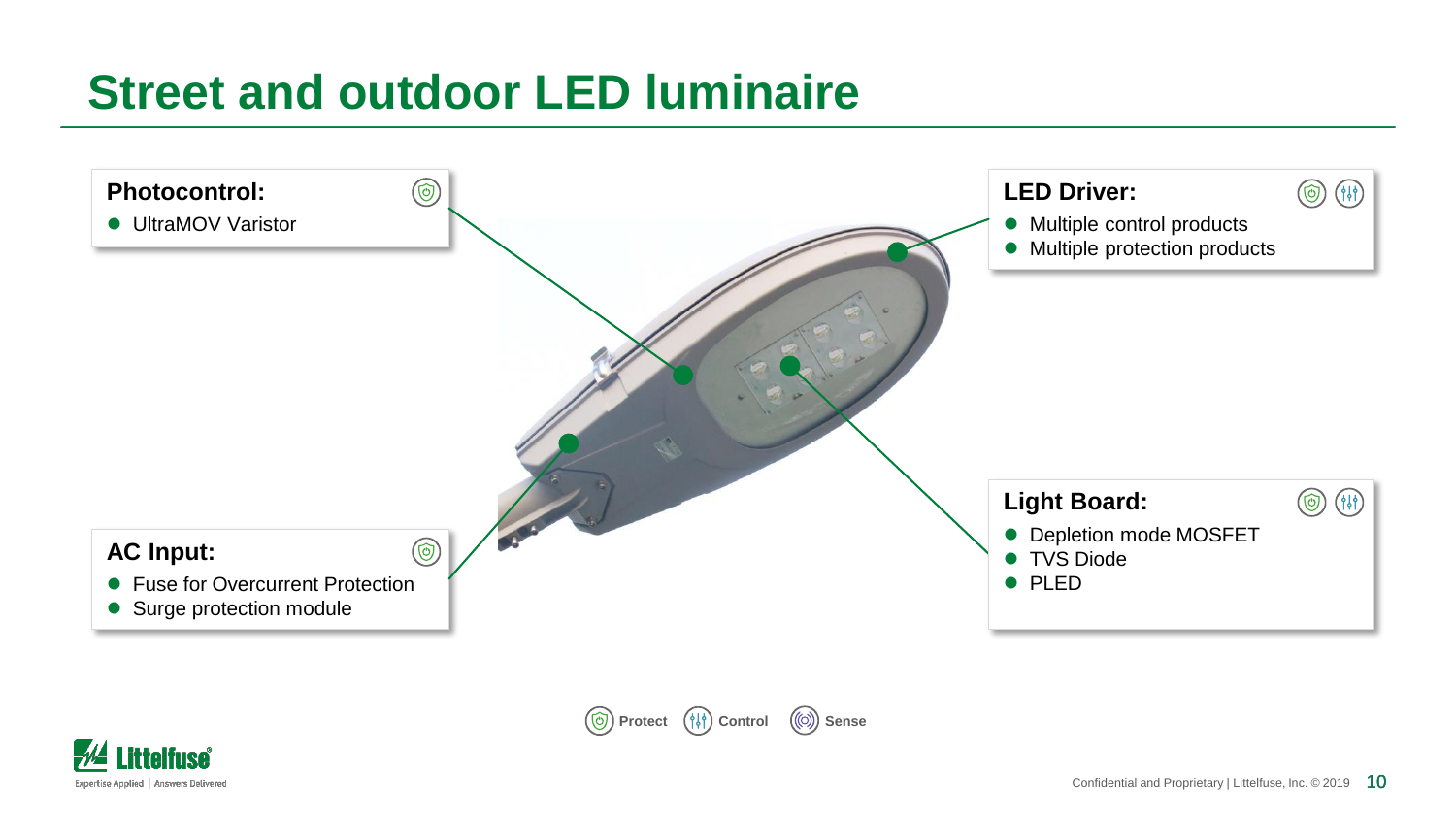### **Street & outdoor LED luminaire block diagram**



|                | <b>Technology</b>            | <b>Product Series</b>           |  |
|----------------|------------------------------|---------------------------------|--|
| 1              | Fuse                         | 328                             |  |
|                | Surge protection module      | <b>LSP</b>                      |  |
| $\overline{2}$ | <b>MOV</b>                   | <b>UltraMOV</b>                 |  |
| 3              | See LED driver block diagram |                                 |  |
|                | <b>MOSFET</b>                | <b>N-Channel Depletion Mode</b> |  |
| 4              | <b>TVS Diodes</b>            | <b>SMBJ</b>                     |  |
|                | <b>LED Protector</b>         | PLED                            |  |

#### **Table Notes:**

- I. Many different fuse options available based on current, voltage, mounting method, and surge withstand required
- II. For protection in more harsh environments and when enhanced reliability is critical

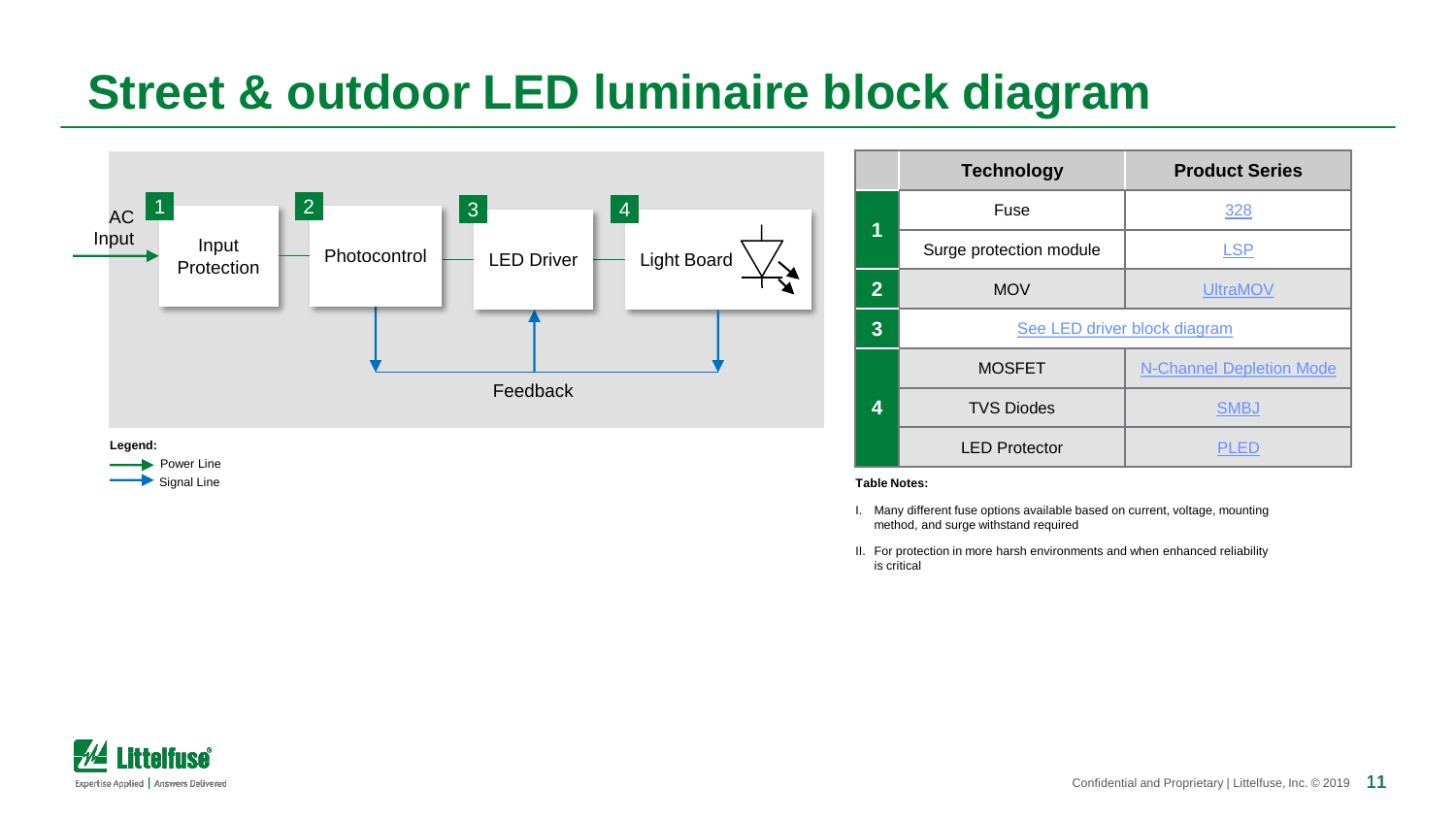## **Street & outdoor LED luminaire solution details**

|                | <b>Technology</b>            | <b>Function in Application</b> | <b>Product Series</b>           | <b>Benefits</b>                                                                     | <b>Features</b>                                |
|----------------|------------------------------|--------------------------------|---------------------------------|-------------------------------------------------------------------------------------|------------------------------------------------|
|                | Fuse                         | Overcurrent protection         | 328                             | High transient surge withstand                                                      | 4,800 $A^2$ s<br>300 Vac                       |
|                | Surge protection module      | Lightning surge protection     | <b>LSP</b>                      | Coordinated protection with Driver<br>& Photocontrols                               | Up to 20 kA Imax<br>UL 1449 Type 4             |
| $\overline{2}$ | <b>MOV</b>                   | Surge protection               | <b>UltraMOV</b>                 | Longer photocontrol life                                                            | Up to 10 kA Imax<br>Up to 125°C operating temp |
| 3              | See LED driver block diagram |                                |                                 |                                                                                     |                                                |
| 4              | <b>MOSFET</b>                | <b>Filtering</b>               | <b>N-Channel Depletion Mode</b> | Current regulation                                                                  | 350V - 800V Class                              |
|                | <b>TVS Diodes</b>            | Transient voltage protection   | <b>SMBJ</b>                     | Better protected light board                                                        | 600W Peak pulse capable                        |
|                | <b>LED Protector</b>         | Bypass failed-open LEDs        | <b>PLED</b>                     | Helps maintain long-term reliability<br>as required by "L70" and "B10"<br>standards | 6, 9, 13 or 18 V <sub>DRM</sub>                |

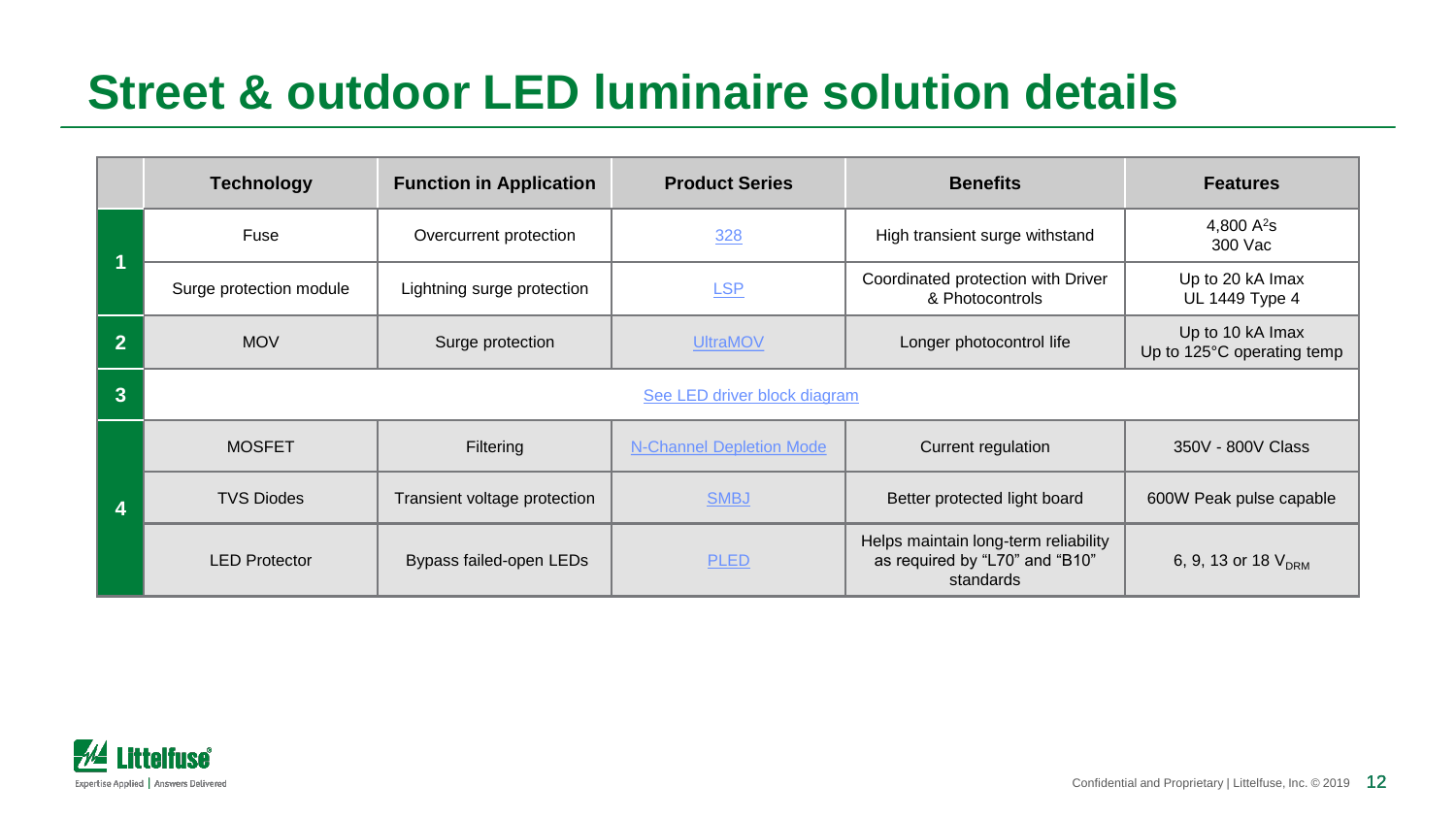# **Standards for LED lighting equipment**

| <b>Standard</b>     | <b>Title</b>                                                                                                | <b>General Scope</b>                                                                                                                     | Region               |
|---------------------|-------------------------------------------------------------------------------------------------------------|------------------------------------------------------------------------------------------------------------------------------------------|----------------------|
| DOE MSSSLC          | Department of energy municipal solid-state street lighting consortium                                       | First organization to write a specification for LED Streetlighting                                                                       | North America        |
| IEEE C62.41.2-2002  | Recommended practice on characterization of surges in low-voltage<br>AC power circuits                      | Provides standard waveforms for testing which is often<br>referenced in other lighting standards.                                        | Global               |
| ANSI C136.2-2018    | Roadway and area lighting equipment – dielectric withstand and<br>electrical transient                      | Luminaires and control devices classified for up to 600V<br>operation and intended for use in roadway and area lighting<br>applications. | North America        |
| ANSI C82.77-5-2017  | Standard for lighting equipment – voltage surge requirements                                                | All types of lighting equipment used for general illumination.                                                                           | <b>North America</b> |
| IEC/EN 61000-4-5    | Part 4-5: Testing and measurement techniques – Surge immunity test                                          | Referenced within many standards                                                                                                         | Global               |
| <b>UL 1598</b>      | Luminaires                                                                                                  | Non-hazardous location luminaires classified for up to 600V<br>operation                                                                 | North America        |
| IEC 60598           | Luminaires                                                                                                  | All luminaires up to 1,000V                                                                                                              | Global               |
| IEC 62560           | Self-ballasted LED-lamps for general lighting services > 50V                                                | Self-ballasted LED-lamps up to 60W                                                                                                       | Global               |
| <b>UL 8750</b>      | LED equipment for use in lighting products                                                                  | <b>LED Drivers</b>                                                                                                                       | North America        |
| IEC 61347           | Lamp control-gear                                                                                           | <b>LED Drivers</b>                                                                                                                       | Global               |
| <b>UL 1449</b>      | <b>Surge Protection Devices</b>                                                                             | All devices used to limit and protect against surge                                                                                      | North America        |
| IEC 61643-11        | Part 11: Surge protective devices connected to low-voltage power<br>systems - Requirements and test methods | All devices used to limit and protect against surge                                                                                      | Global               |
| <b>UL 773</b>       | Plug-in locking type photocontrols for use with area lighting                                               | Photocontrols for area lighting                                                                                                          | North America        |
| <b>ANSI C136.41</b> | Dimming control between an external locking type photocontrol and<br>ballast or driver                      | Photocontrols                                                                                                                            | North America        |

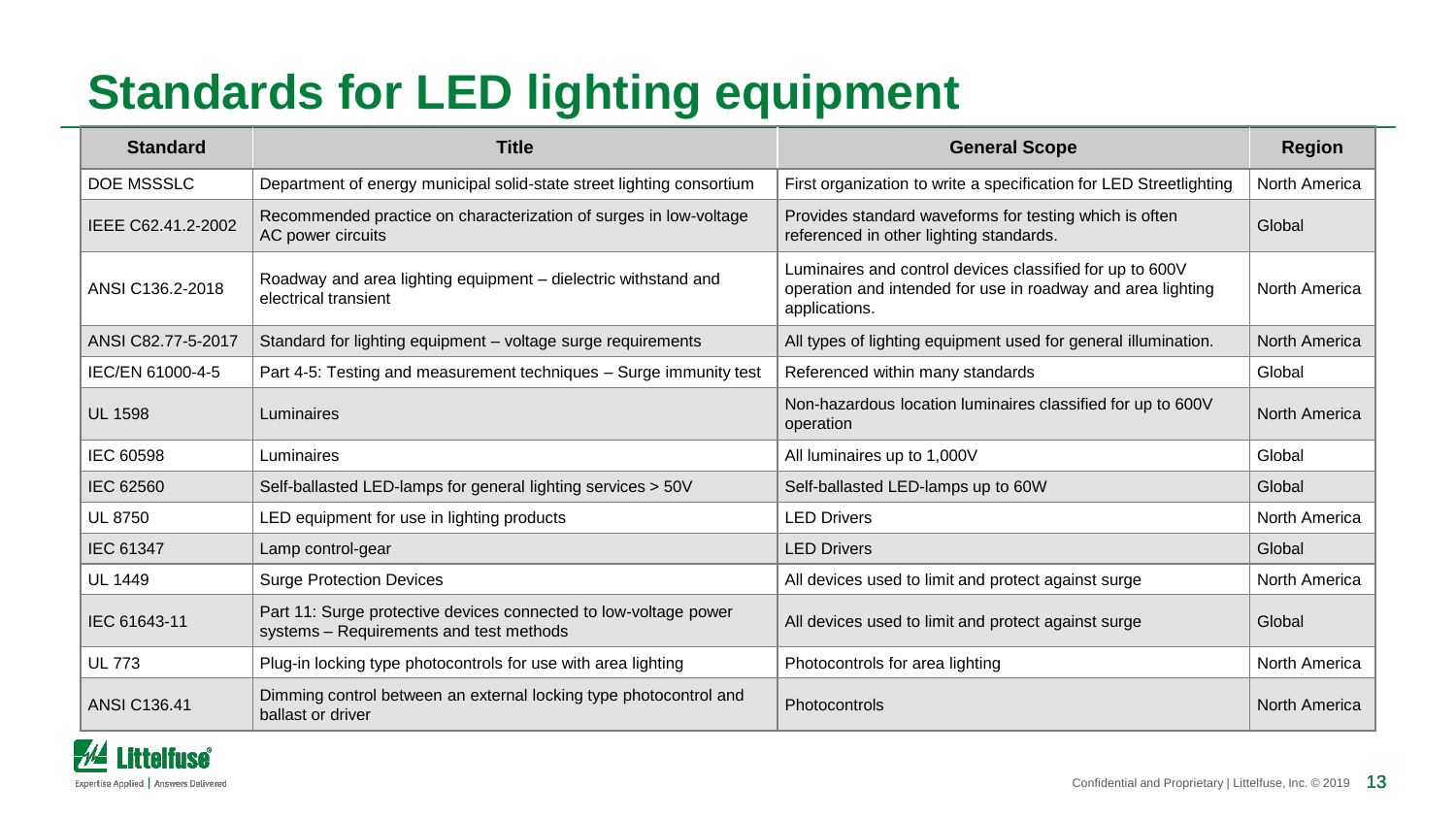## **Key links**

Circuit Protection Solutions:

[https://www.littelfuse.com/~/media/electronics/product\\_catalogs/littelfuse\\_product\\_selection\\_guide.pdf.pdf](https://www.littelfuse.com/~/media/electronics/product_catalogs/littelfuse_product_selection_guide.pdf.pdf)

### Choosing the Right Circuit Protection for LEDs

[http://info.littelfuse.com/hubfs/ESBU-1-Choosing\\_the\\_Right\\_Circuit\\_Protection\\_Lights\\_for\\_LEDs.pdf](http://info.littelfuse.com/hubfs/ESBU-1-Choosing_the_Right_Circuit_Protection_Lights_for_LEDs.pdf)

### LED Design Guide

[https://www.littelfuse.com/~/media/electronics/design\\_guides/led\\_protectors/littelfuse\\_led\\_lighting\\_design\\_guide.pdf.pdf](https://www.littelfuse.com/~/media/electronics/design_guides/led_protectors/littelfuse_led_lighting_design_guide.pdf.pdf)

### MOV + SIDACtor Whitepaper

[https://www.littelfuse.com/~/media/electronics/application\\_notes/littelfuse\\_high\\_power\\_semiconductor\\_crowbar\\_protector\\_f](https://www.littelfuse.com/~/media/electronics/application_notes/littelfuse_high_power_semiconductor_crowbar_protector_for_ac_power_line_application_note.pdf.pdf) or\_ac\_power\_line\_application\_note.pdf.pdf

### Horticulture Lighting Article

[https://www.littelfuse.com/~/media/electronics/application\\_notes/littelfuse\\_horticulture\\_application\\_note.pdf.pdf](https://www.littelfuse.com/~/media/electronics/application_notes/littelfuse_horticulture_application_note.pdf.pdf)

### General [www.littelfuse.com](http://www.littelfuse.com/)

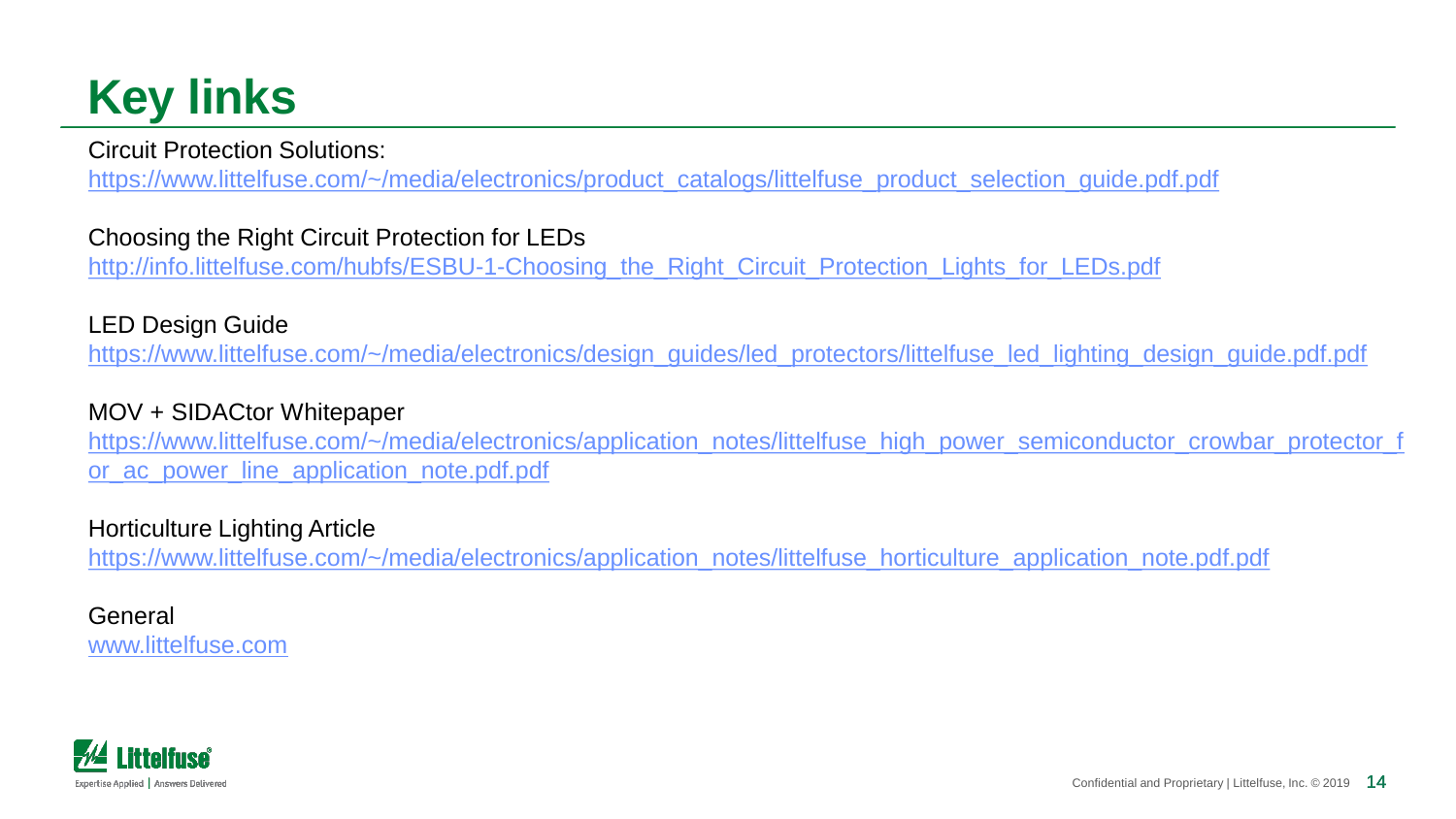### **Why choose Littelfuse**

- Global leader with broad product portfolio covering every aspect of protection, sensing, and control
- **EXP** Application expertise combined with product designed guidelines to help you determine best component for your application
- Testing capabilities and assistance to support confirmation of product selection
- Standards compliance expertise including product compliance to many standards and approval support
- High-volume manufacturing, committed to the highest quality standards
- Global company with local support

### We are committed to supporting your success